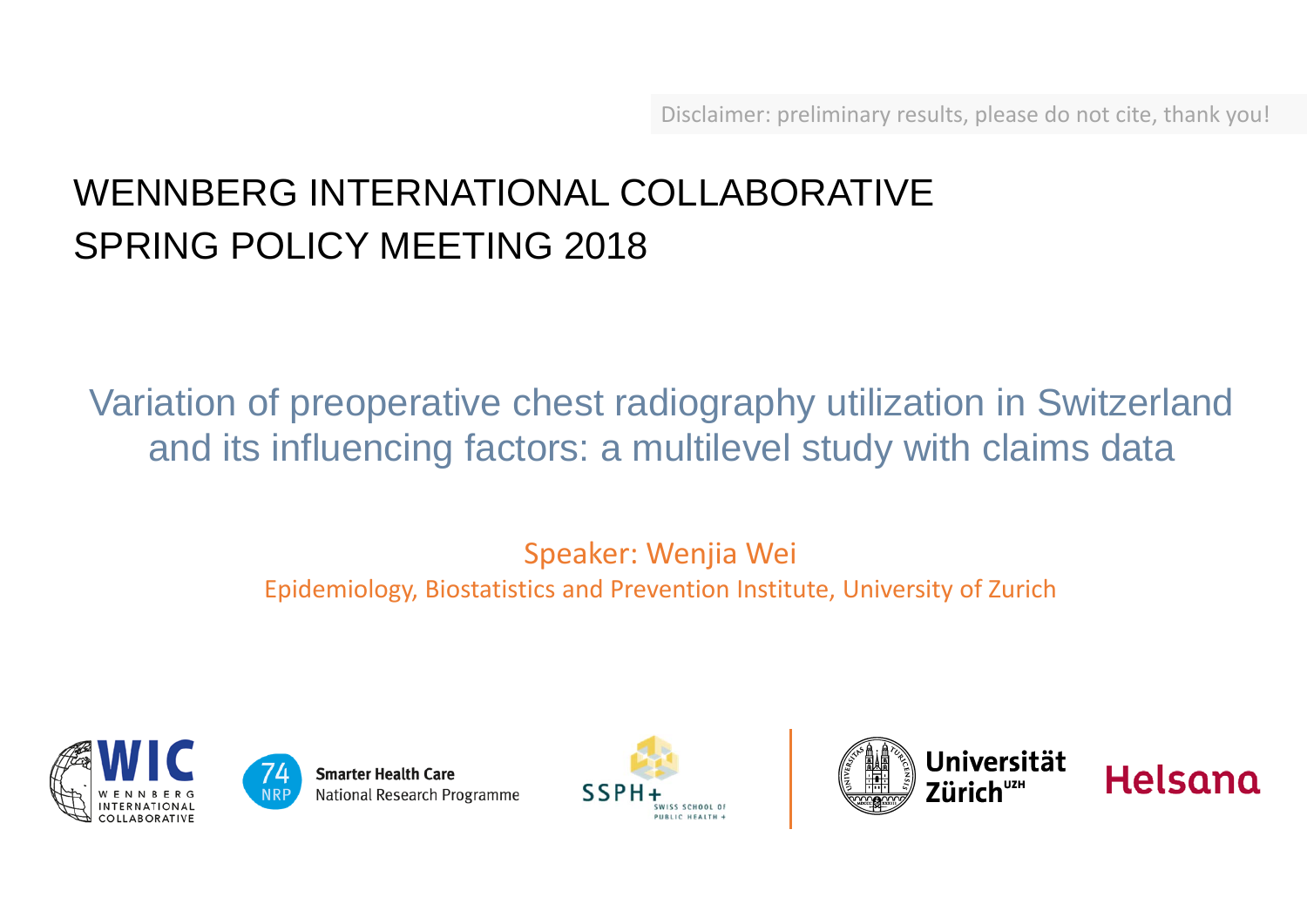# Introduction



Specific aim:

- To assess the variation of POCR utilization across 106 Spatial Mobility regions (MS regions)
- To investigate the potential influencing factors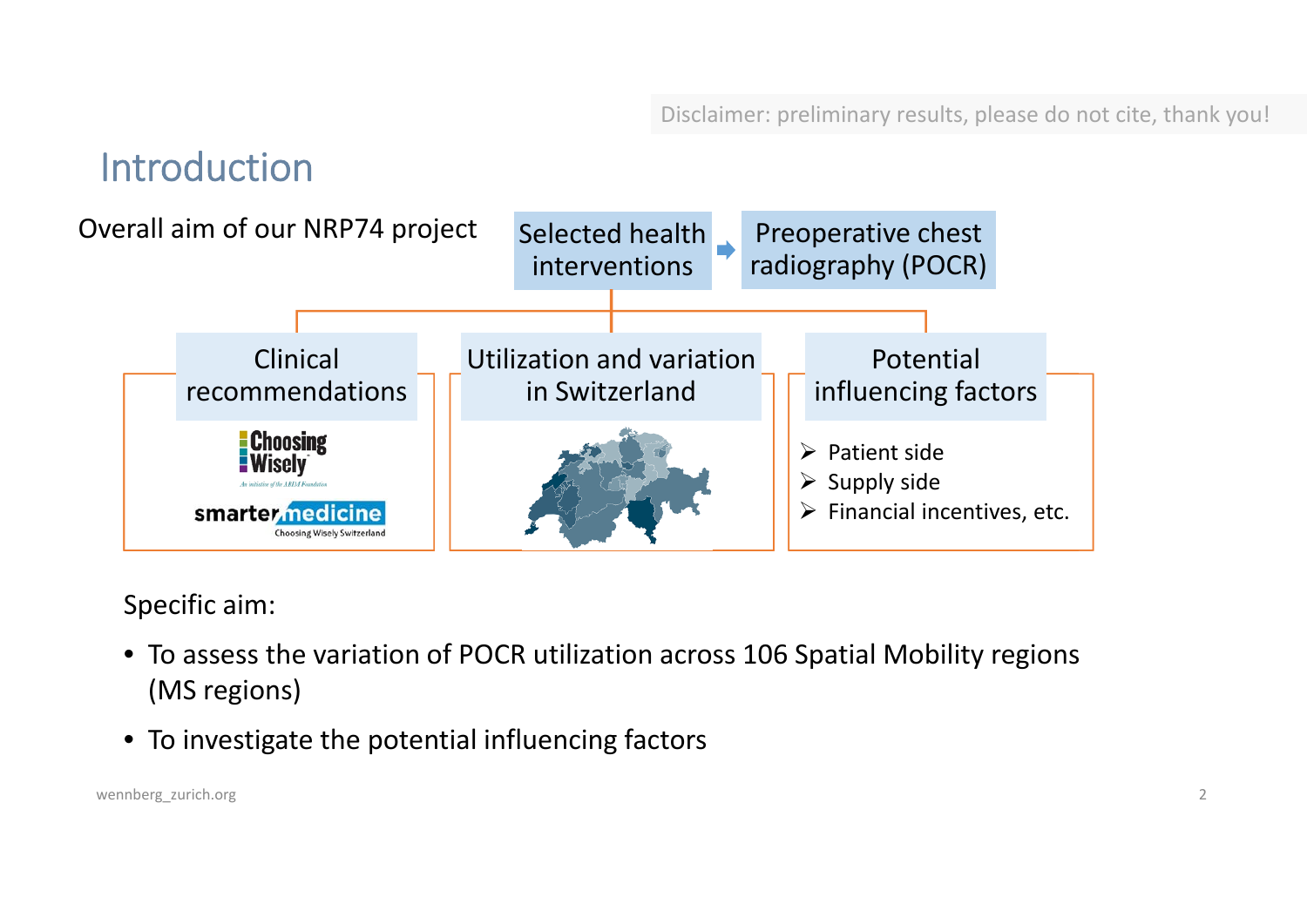# Material & methods

### **Data & study population**

• Mandatory health insurance claims data on inpatient surgeries between 2013‐2015

#### **Methods**

- POCR utilization rates across MS regions mapping geographic distribution
- •Regression analysis

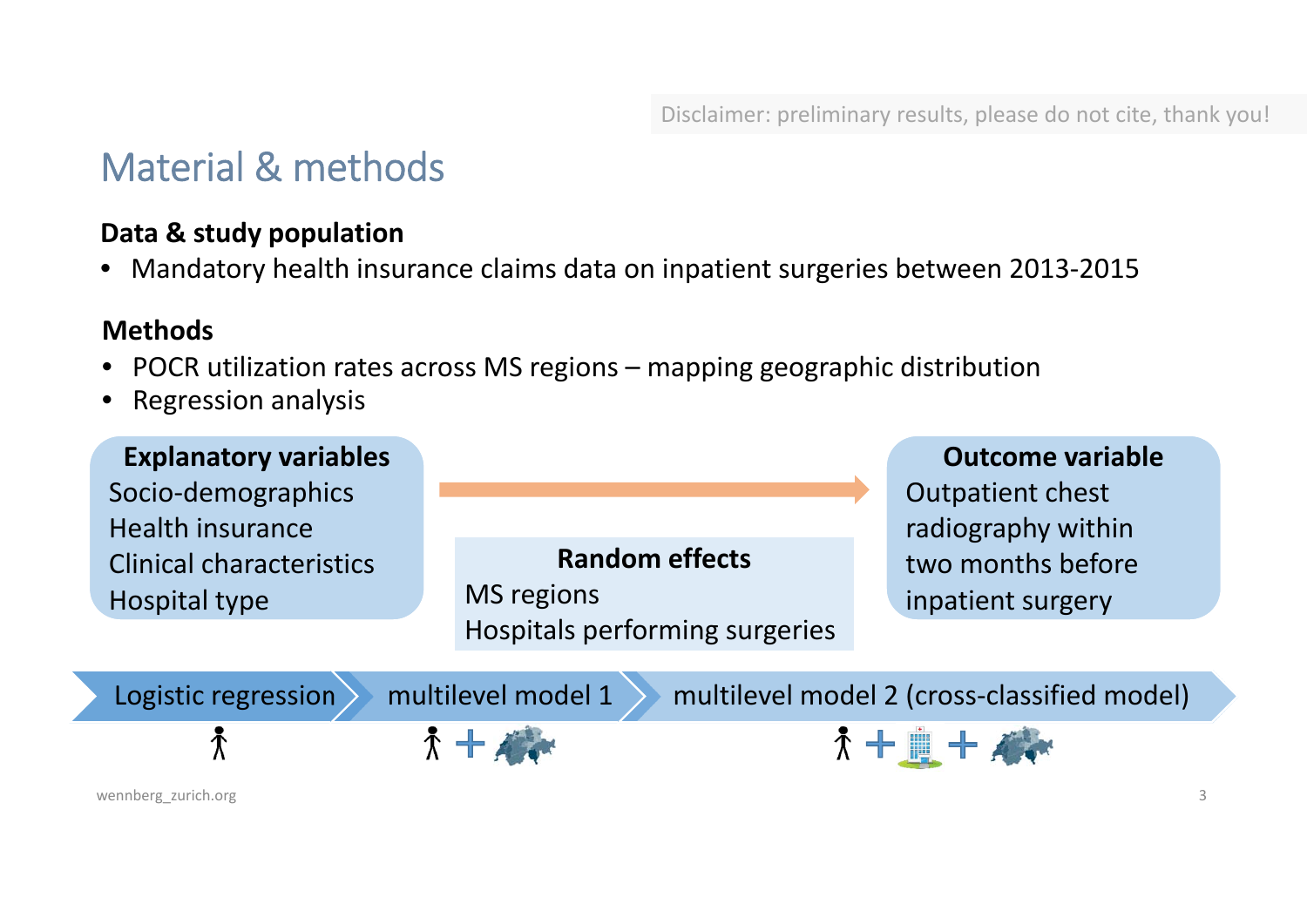### Results

### 13 % of 47215 patients undergoing inpatient surgery had POCR

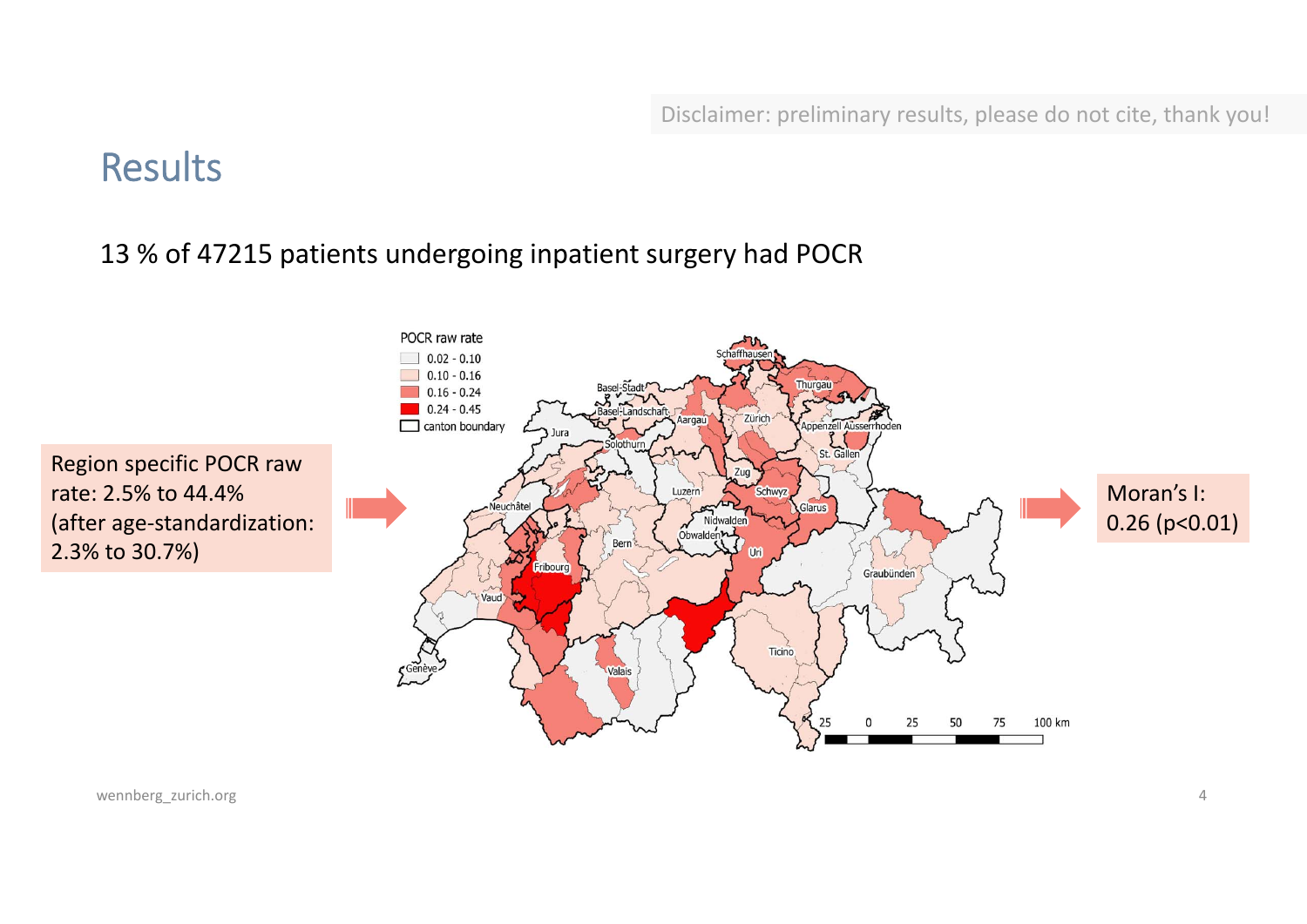# Results

Table. multilevel models for the association between POCR utilization and influencing factors

|                                     |                                                   | Multilevel model 1<br>(MS region)                         | Multilevel model 2<br>(hospital and MS region) |
|-------------------------------------|---------------------------------------------------|-----------------------------------------------------------|------------------------------------------------|
| <b>Fixed effects</b>                |                                                   |                                                           |                                                |
| Age<br>Female                       | Intrathoracic pathology<br><b>Multi-morbidity</b> | <b>High franchise</b><br>Supplementary hospital insurance | Similar results                                |
| Hospital type                       |                                                   | OR (95% CI)                                               | <b>IOR-80</b>                                  |
| central healthcare provider         |                                                   | 1                                                         | ref                                            |
| primary healthcare provider         |                                                   | 1.37(1.28, 1.46)                                          | $0.45 - 3.26$                                  |
|                                     | surgical hospital                                 | $1.62$ (1.48, 1.78)                                       | $0.53 - 3.88$                                  |
| Other specialized clinics           |                                                   | 1.29(1.06, 1.57)                                          | $0.53 - 3.87$                                  |
| <b>Random effects</b>               |                                                   |                                                           |                                                |
|                                     | $MOR_{MS}$                                        | 1.49                                                      | 1.25                                           |
|                                     | MOR <sub>HP</sub>                                 |                                                           | 1.69                                           |
| Moran's I of region level residuals |                                                   | $0.34$ (p<0.01)                                           | $0.066$ (p=0.115)                              |

OR>1 OR<1; IOR‐80: 80% interval odds ratio; MOR: median odds ratio

wennberg\_zurich.org 5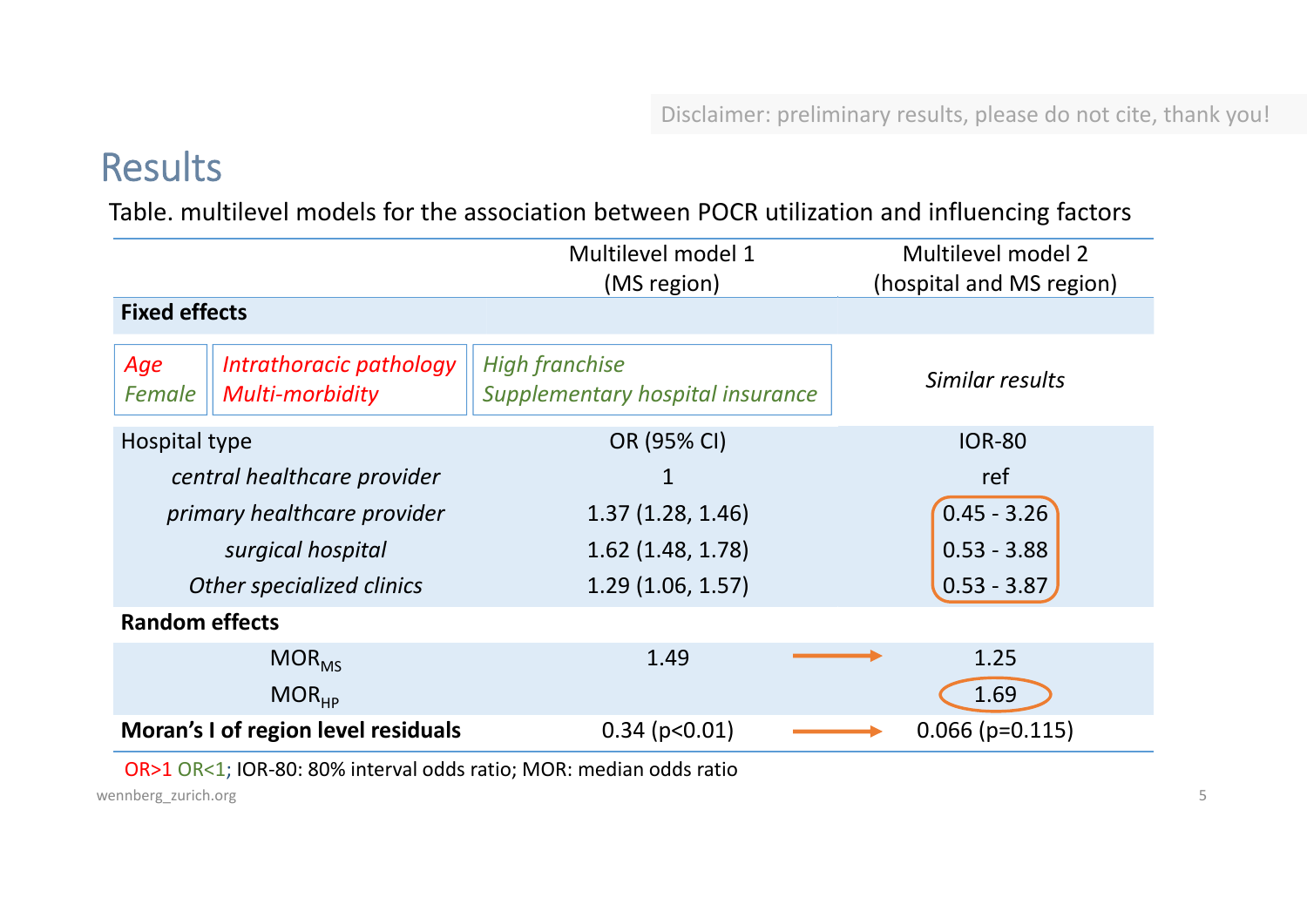# **Conclusion**

Substantial variation of POCR utilization

Influencing factors: especially health insurance characteristics

Variation across regions, especially across hospitals persisted after adjustment

Underlying mechanisms need to be further studies, e.g., lack of cluster level factors